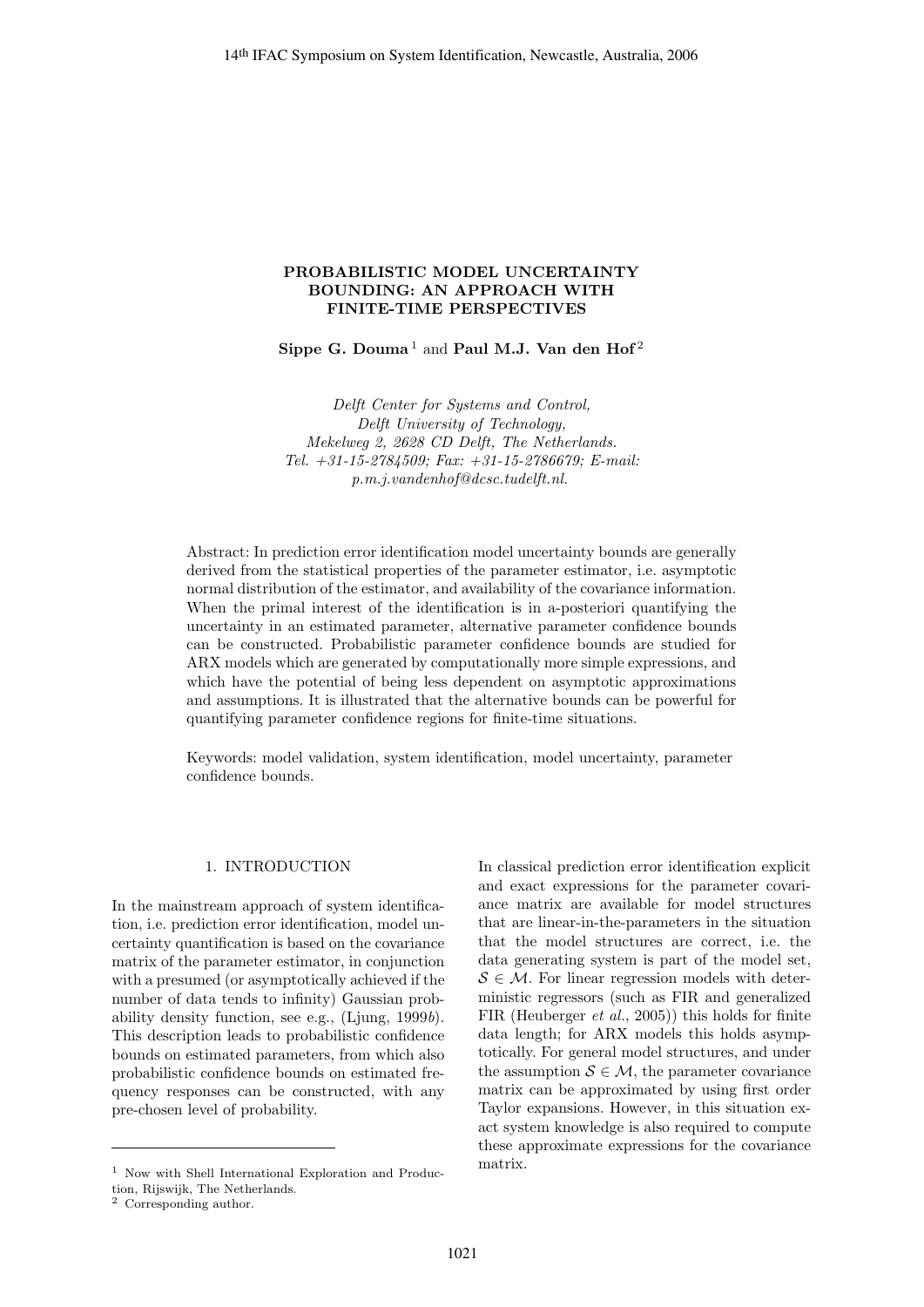Only in case of linear parametrizations results are available for model uncertainty bounding when the model structures are not correct ( $S \notin \mathcal{M}$ ), see e.g. Hakvoort and Van den Hof (1997), Ljung  $(1999a)$  and Heuberger *et al.*  $(2005)$ , Chapter 7. For Gaussian distributions parameter confidence bounds that are constructed on the basis of the (exact) covariance matrix of the parameter estimator, lead to the smallest possible parameter uncertainty regions for a given probability level. However, usually the exact covariance matrix is not available, and a replacement has to be made with an estimated covariance.

In this paper, some alternatives are studied, where the aim is to specify parameter uncertainty regions that do not (or at least not as much) rely on asymptotic assumptions but for which exact probabilistic expressions can be made. It will be shown that the quantification of parameter uncertainty on the basis of only one experiment can be done without the full analysis of the parameter estimator. This will be shown to facilitate uncertainty bounding in several ways, as well as give rise to results that show potentials for application in finite-time analysis. Finite-time analysis of estimated parameters is an important problem, however with few results so far. For some results see e.g. Campi and Weyer (2002) and Weyer and Campi (2002).

After presenting the principle concepts of the paradigm that was introduced in Douma and Van den Hof (2005), parameter uncertainty regions are derived for ARX models, for the situation that  $S \in \mathcal{M}$ . The presented approach can also be applied to nonlinearly parametrized models, as well as to the situation  $S \notin \mathcal{M}$  along the lines as presented in Douma and Van den Hof (2005). Due to space limitations this is reported elsewhere, see e.g. (Douma, 2006).

## 2. ESTIMATOR PROPERTIES AND UNCERTAINTY REGIONS

It is standard practice to base the characterization of the quality of a parameter estimate  $\hat{\theta}$  on the (statistical) properties of the estimator, where the estimator is defined as a mapping:

$$
\boldsymbol{\theta} = g(\mathbf{z})
$$

where **z** indicates the measurements. Boldface symbols are generally used to distinguish random variables from realizations thereof. The classical way of arriving at a model uncertainty bound is:

- Assume knowledge of the pdf  $p_{\theta}(\theta)$  of  $\theta$ , given by prior information and/or by application of the Central Limit Theorem;
- Assume that the estimator is unbiased, i.e.  $\theta_0 = \mathbb{E} \boldsymbol{\theta}$ ;
- Then knowing that every estimate  $\hat{\theta}$  is a realization of the random variable with pdf  $p_{\theta}(\theta)$ , this pdf with expected value  $\theta_0$  can be used to statistically bound the difference  $|\hat{\theta} - \theta_0|.$
- Given this statistic, construct an uncertainty region for  $\theta_0$  composed of all  $\theta$  for which  $|\hat{\theta} - \theta_0|$ θ| satisfies the α-bound of the test statistic (hypothesis-test).

Having in mind this classical way of determining uncertainty bounds, the following example is considered (Douma and Van den Hof, 2005).

Example 1. Consider the data generating system  $y = \theta_0 x_1 + x_2$ , and one available measurement  $\{y, x_1\}$  of **y** and  $x_1$ . It is given that  $x_1$  and  $x_2$  are Gaussian distributed and correlated. We consider the following estimator for  $\theta_0$ :

$$
\theta = \frac{y}{x_1}.\tag{1}
$$

Under the above conditions the estimator (1) satisfies

$$
\theta = \frac{\mathbf{y}}{x_1} = \theta_0 + \frac{x_2}{x_1}.\tag{2}
$$

Since  $x_1$  and  $x_2$  are correlated, the probability density function of this estimator will generally not be Gaussian<sup>3</sup>. Therefore, evaluation of parameter uncertainty regions on the basis of  $p_{\theta}$  will generally be cumbersome.

However since  $x_1(\theta - \theta_0) = x_2$ , and a particular pair  $x_1, \hat{\theta}$  is available from the measurement  $(y, x<sub>1</sub>)$ , it can easily be verified that

$$
x_1(\hat{\theta} - \theta_0) = x_2 \tag{3}
$$

where the term on the right hand side is unknown. Using the prior information that  $x_2$  is a realization of the random variable  $x_2$  it simply follows that

$$
(\hat{\theta} - \theta_0)x_1^2(\hat{\theta} - \theta_0) \le \sigma_{\mathbf{x}_2}^2 c_\chi(\alpha, 1) \quad \text{w.p. } \alpha, \quad (4)
$$

where  $c_{\chi}(\alpha, 1)$  corresponds to a probability level  $\alpha$  in the Chi-squared distribution with one degree of freedom, i.e. the  $\alpha$  probability region under a one-dimensional Gaussian distribution.

Since the distribution of the right hand side of (3) is known, we now consider the test statistic

$$
x_1(\hat{\theta}-\tilde{\theta})
$$

and select all the values of  $\tilde{\theta}$  that lead to an  $x_1(\hat{\theta} - \tilde{\theta})$  that is within the  $\alpha$  probability level of the Gaussian distribution of  $x_2$ . This set is exactly given by

$$
\mathcal{D}(\alpha, \hat{\theta}) = \left\{ \theta \, |x_1(\hat{\theta} - \theta)|^2 \le \sigma_{\mathbf{x}_2}^2 c_\chi(\alpha, 1) \right\} \quad (5)
$$

and it holds that

 $\theta_0 \in \mathcal{D}(\alpha, \hat{\theta})$  w.p.  $\alpha$ .

The interpretation of this probabilistic expression is that when we construct the uncertainty region

<sup>&</sup>lt;sup>3</sup> It is plotted in Figure 1 for  $x_2 \in \mathcal{N}(0, 2)$  and  $x_1 = 3 + \frac{0.5}{x_2}$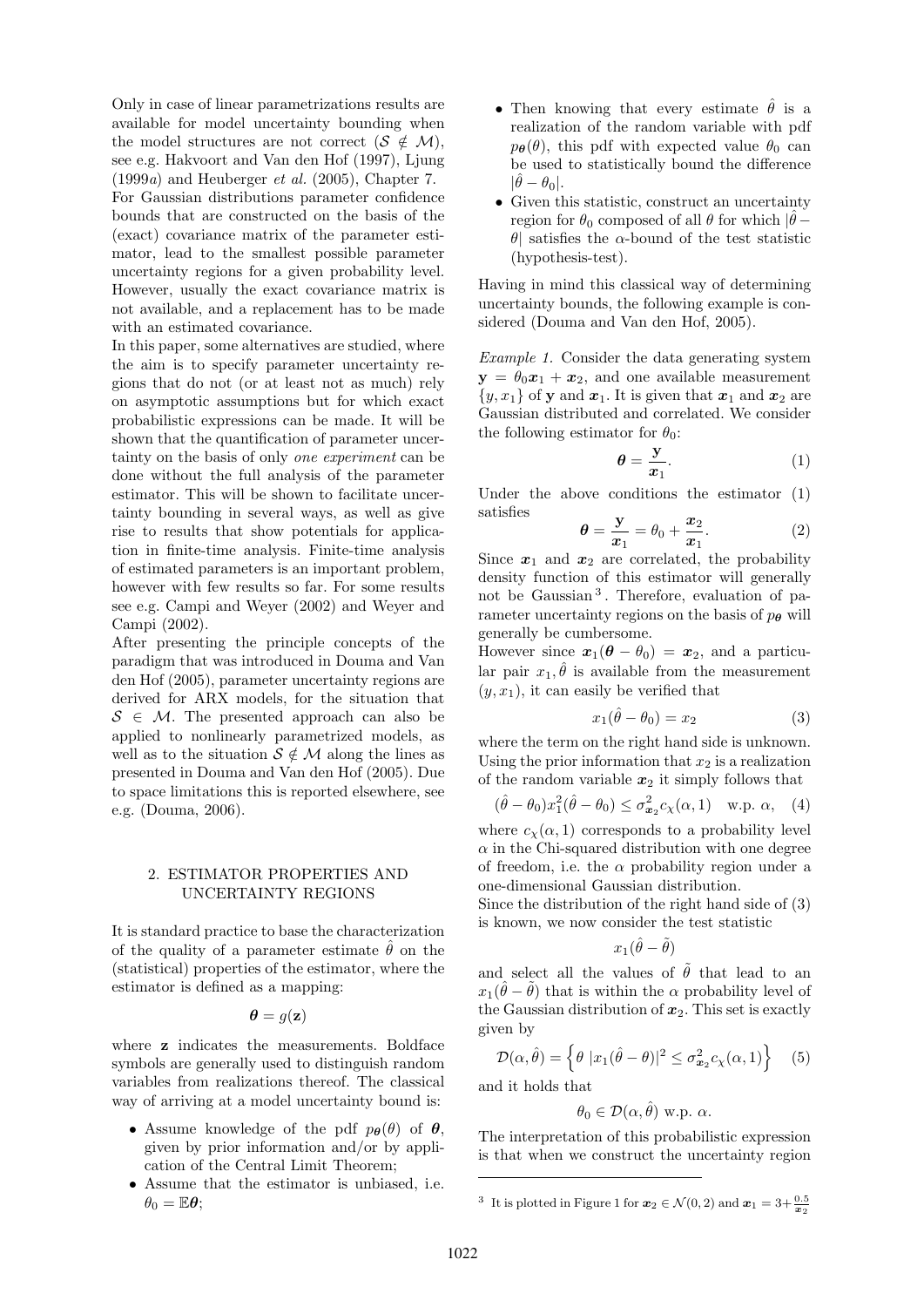$\mathcal{D}(\alpha, \hat{\theta})$  for *n* experiments, i.e. *n* realizations of  $x_1$ and  $x_2$ , the constructed region (5) will contain the true parameter only a number of  $\alpha n$  times if  $n \to \infty$ .

The result for Example 1 is sketched in Figure 1. In the classical approach the parameter un-



Fig. 1. Probability density function of *θ* (example 1) and three uncertainty regions each corresponding to a probability of  $\alpha = .9$ . The symmetric and smallest 90% regions are tied to the pdf of *θ*. The computed 90% region  $\mathcal{D}_{f^{-1}(x_2)}(\alpha,0)$  corresponds to all  $\hat{\theta}$  for which  $\theta_0 \in \mathcal{D}(\alpha, \hat{\theta})$ . This region is based on a 90% probability region of random variable *x*2.

certainty region is determined on the basis of E*θ*ˆ and  $cov(\hat{\theta})$ . For a Gaussian distribution one then arrives at the smallest possible parameter uncertainty regions corresponding to a fixed probability level. However the above quantities need to be known. The alternative paradigm does not require full analysis of the pdf of the parameter estimator, at the possible cost of delivering larger parameter uncertainty sets, but with exact probabilistic expressions connected to it. In the next section it will be shown how the presented approach can be applied to ARX models.

# 3. ARX MODELLING

In prediction error identification with ARX models a one-step-ahead predictor is considered of the format

$$
\hat{y}(t|t-1;\theta) = \varphi^{T}(t)\theta
$$
\n(6)

with  $\varphi^T(t)=[-y(t-1)\cdots-y(t-n_a) u(t)\cdots u(t [n_b + 1]$ , and  $\theta^T = [a_1 \cdots a_{n_a} \ b_0 \cdots b_{n_b-1}],$  both having dimensions  $n = n_a + n_b$ . The parameter estimate is obtained by minimizing the quadratic prediction error criterion

$$
\hat{\theta}_N = \arg\min_{\theta} V_N(\theta); \quad V_N(\theta) = \frac{1}{N} \sum_{t=1}^N \varepsilon(t, \theta)^2
$$

with  $\varepsilon(t, \theta) = y(t) - \hat{y}(t|t-1; \theta)$ . By denoting

$$
\mathbf{\Phi} = \begin{pmatrix} \varphi^T(1) \\ \vdots \\ \varphi^T(N) \end{pmatrix} \text{ and } \mathbf{y} = [y(1) \cdots y(N)]^T
$$

it follows that  $\hat{\boldsymbol{\theta}}_N = (\boldsymbol{\Phi}^T \boldsymbol{\Phi})^{-1} \boldsymbol{\Phi}^T \mathbf{y}$ .

If the data generating system belongs to the model class ( $S \in \mathcal{M}$ ) then it holds that  $y = \Phi \theta_0 + e$ with **e** an N-vector of samples from a white noise process, and so

$$
\hat{\boldsymbol{\theta}}_N = \theta_0 + (\boldsymbol{\Phi}^T \boldsymbol{\Phi})^{-1} \boldsymbol{\Phi}^T \mathbf{e}.
$$
 (7)

#### 3.1 Classical approach

When analyzing the statistical properties of the estimator, it is generally derived <sup>4</sup> that, for  $N \rightarrow$  $\infty$ .

$$
\sqrt{N}(\hat{\boldsymbol{\theta}}_N - \theta_0) \rightarrow \mathcal{N}(0, P_{arx})
$$

with

$$
P_{arx} = (\mathbb{E}[\frac{1}{N}\mathbf{\Phi}^T\mathbf{\Phi}])^{-1} \cdot Q \cdot (\mathbb{E}[\frac{1}{N}\mathbf{\Phi}^T\mathbf{\Phi}])^{-1} \quad (8)
$$

with  $Q = \mathbb{E}[\frac{1}{N}\mathbf{\Phi}^T\mathbf{\Phi}] \cdot \sigma_e^2$  and  $\sigma_e^2$  the variance of the white noise, leading to

$$
P_{arx} = (\mathbb{E}[\frac{1}{N}\mathbf{\Phi}^T\mathbf{\Phi}])^{-1} \cdot \sigma_e^2.
$$
 (9)

This leads to the expression that, asymptotically in N,  $\theta_0 \in \mathcal{D}_{arr}(\alpha, \hat{\theta}_N)$  w.p.  $\alpha$ , with

$$
\mathcal{D}_{arx}(\alpha, \hat{\theta}_N) :=
$$
  

$$
\{\theta \mid (\theta - \hat{\theta}_N)^T P_{arx}^{-1} (\theta - \hat{\theta}_N) \le \frac{c_\chi(\alpha, n)}{N} \}.
$$

One of the problems in the latter expression is that  $P_{arx}$  cannot be computed, since  $\sigma_e^2$  and  $\mathbb{E}[\frac{1}{N}\mathbf{\Phi}^T\mathbf{\Phi}]$ are not available directly. Therefore in practice, the exact covariance matrix  $P_{arx}$  is commonly replaced by an estimate

$$
\hat{P}_{arx} = \frac{1}{N} \Phi^T \Phi \cdot \hat{\sigma}_e^2, \tag{10}
$$

where the estimate  $\hat{\sigma}_e^2$  is usually determined on the basis of  $\varepsilon^2(t, \hat{\theta}_N)$ .

## 3.2 New approach

Alternatively we can use expression (7) to analyze the expression

$$
\boldsymbol{\beta} := \frac{1}{\sqrt{N}} \boldsymbol{\Phi}^T \boldsymbol{\Phi} (\hat{\boldsymbol{\theta}}_N - \theta_0) = \frac{1}{\sqrt{N}} \boldsymbol{\Phi}^T \mathbf{e}.
$$

The unknown term on the right hand side of the equation is known to satisfy

$$
\boldsymbol{\beta} = \frac{1}{\sqrt{N}} \boldsymbol{\Phi}^T \mathbf{e} \in \mathcal{N}(0, Q), \quad Q = \mathbb{E}[\frac{1}{N} \boldsymbol{\Phi}^T \boldsymbol{\Phi}] \sigma_e^2
$$

<sup>4</sup> For this derivation it is required that both the terms  $(\mathbf{\Phi}^T \mathbf{\Phi})^{-1}$  and  $\mathbf{\Phi}^T \mathbf{e}$  as well as their product converge almost surely.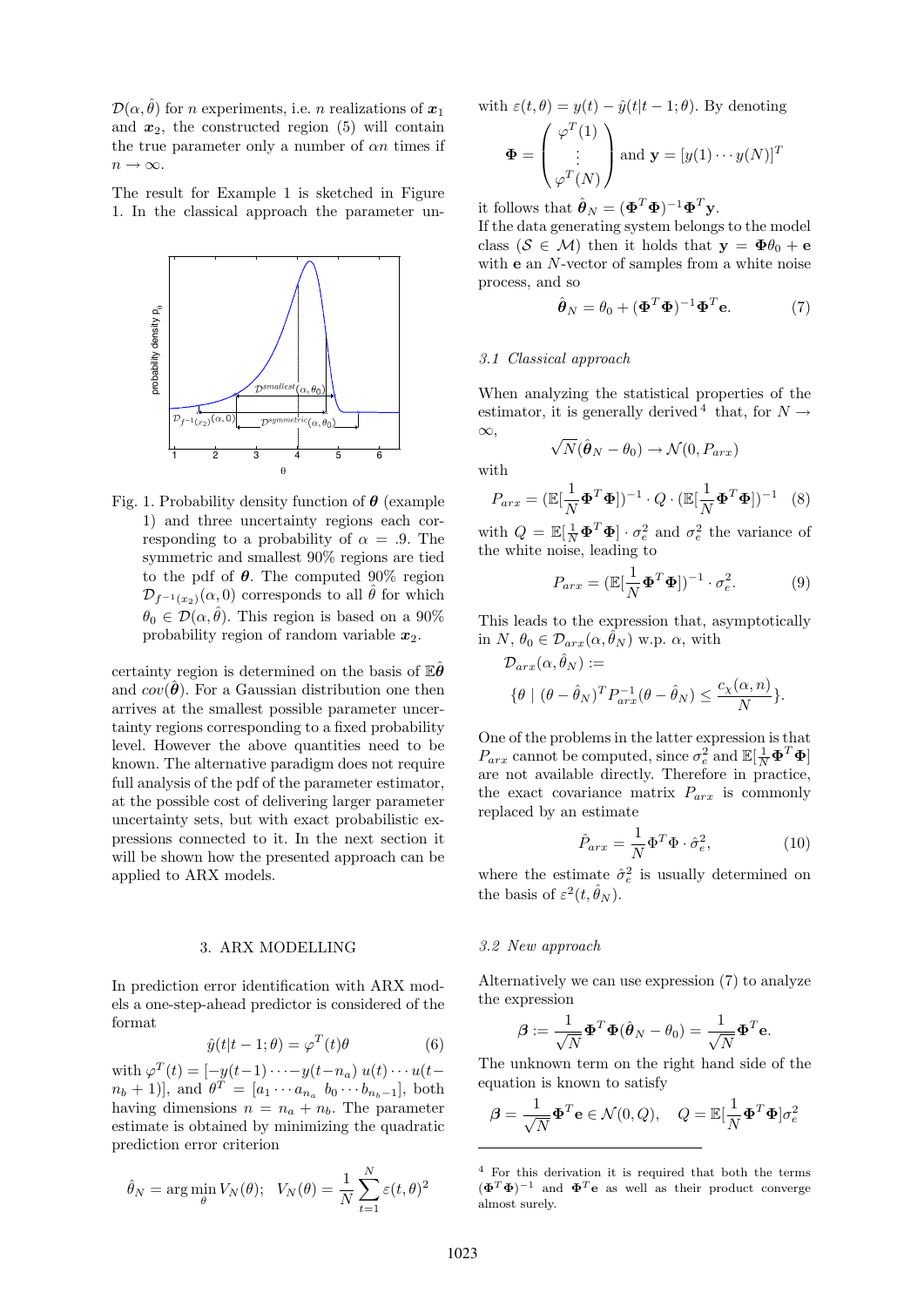where the Gaussian distribution is reached asymptotically in N as a result of the Central Limit Theorem.

For realizations of  $\beta = \frac{1}{\sqrt{N}} \mathbf{\Phi}^T \mathbf{e}$ , the following uncertainty bound can be specified asymptotically in  $N$ :

$$
\beta \in \mathcal{D}_{\beta}(\alpha, 0) \text{ w.p. }\alpha \text{, with}
$$

$$
\mathcal{D}_{\beta}(\alpha, 0) := \{ \beta \mid \beta^T Q^{-1} \beta \le c_{\chi}(\alpha, n) \}
$$

As this probabilistic expression is also valid for the particular estimate  $\hat{\beta} = \frac{1}{\sqrt{N}} \Phi^T \Phi (\hat{\theta}_N - \theta_0)$  on the basis of one single experiment, it follows that

$$
(\hat{\theta}_N - \theta_0)^T \frac{1}{N} \Phi^T \Phi Q^{-1} \frac{1}{N} \Phi^T \Phi (\hat{\theta}_N - \theta_0) \le
$$
  

$$
\le \frac{c_\chi(\alpha, n)}{N} \text{ w.p. } \alpha
$$

and consequently

$$
\theta_0 \in \mathcal{D}_{arx}(\alpha, \hat{\theta}_N) \text{ w.p. } \alpha, \text{ with}
$$

$$
\mathcal{D}_{arx}(\alpha, \hat{\theta}_N) :=
$$

$$
\{\theta \mid (\theta - \hat{\theta}_N)^T P_{arx,n}^{-1} (\theta - \hat{\theta}_N) \le \frac{c_\chi(\alpha, n)}{N} \}
$$
(11)

with

$$
P_{arx,n} = (\frac{1}{N} \Phi^T \Phi)^{-1} Q (\frac{1}{N} \Phi^T \Phi)^{-1}.
$$
 (12)

Note that this expression is very close to the classical expression (8). However the two expected value expressions in this equation are simply replaced by computable data-based expressions. The current expression only requires the a.s. convergence of  $\frac{1}{\sqrt{N}}\mathbf{\Phi}^T\mathbf{e}$ . Again, as in the classical case, since  $\sigma_e^2$  and  $\mathbb{E}[\frac{1}{N}\Phi^T\Phi]$  are unknown, they are replaced by their estimates  $\hat{\sigma}_e^2$  and  $\frac{1}{N} \Phi^T \Phi$ , leading to (11) with

$$
\hat{P}_{arx,n} = \left(\frac{1}{N}\Phi^T\Phi\right)^{-1}\hat{\sigma}_e^2.
$$
 (13)

Whereas in the classical approach  $P_{\text{arr}}$  has the interpretation of covariance matrix of the parameter estimator, this interpretation is not applicable to the matrix  $P_{arx,n}$ . The latter expression only serves as a basis for the parameter uncertainty region.

#### 3.3 Evaluation

In its implementable form (13) the alternative approach is seen to result in exactly the same uncertainty region as is practically used in the classical approach (10), based on the theoretical result (8). However, when comparing the two theoretical expressions (8) and (12) it appears that, besides the replacement of  $\sigma_e^2$  by an estimate, the latter approach requires only the replacement of Q by a computable estimate, while the former requires three substitutions to be made. Summarizing, through the new paradigm the commonly used uncertainty region based on (10) has a stronger theoretical support than is generally acknowledged.

In terms of satisfying the (asymptotic) Gaussian distribution of the test statistic, it seems to result from Monte Carlo simulations that the term  $\frac{1}{\sqrt{N}} \mathbf{\Phi}^T \mathbf{e}$  becomes Gaussian even for very small data length N. The term  $(\mathbf{\Phi}^T \mathbf{\Phi})^{-1} \mathbf{\Phi}^T \mathbf{e}$  in the standard approach generally requires a longer data length to approximate the Gaussian distribution.

It is easily verified that the set (11) with (12) is a parameter uncertainty set that can equivalently be described by those values of  $\theta$  that satisfy

$$
V_N(\theta) - V_N(\hat{\theta}) \le c_\chi(\alpha, n)/N.
$$

This relates to the so-called likelihood method of quantifying parameter uncertainty (Donaldson and Schnabel, 1987).

# 4. EXTENSION OF THE ARX RESULTS

The probabilistic expressions in the previous section, are based on the statistical properties of the expression  $\beta := \frac{1}{\sqrt{N}} \Phi^T \mathbf{e}$ . In order to further isolate the role of the noise distribution, the following Lemma will appear to be instrumental. A proof is added in the Appendix.

*Lemma 1.* Consider random vectors  $\mathbf{z}, \mathbf{e} \in \mathbb{R}^{N \times 1}$ and a random matrix  $\mathbf{V} \in \mathbb{R}^{N \times N}$  related through

$$
\mathbf{z} = \mathbf{V}^T \mathbf{e}.
$$

If the following properties are satisfied:

- (1) **e** has independent identical Gaussian distributed entries,  $\mathcal{N}(0, \sigma^2)$ , and
- (2) **e** and **V** are independent, and
- (3) **V** is unitary, i.e.  $V^T V = I$

then the vector elements of **z** are independent identically distributed with Gaussian distribution  $\mathcal{N}(0, \sigma^2)$ .

The result of this Lemma is quite remarkable. Irrespective of the pdf of the elements of matrix **V**, the resulting random variable **z** has a Gaussian distribution. We can now formulate the following result that is relevant for ARX models.

*Proposition 1.* Given a random matrix  $\mathbf{\Phi} \in \mathbb{R}^{N \times n}$ and a random vector  $\mathbf{e} \in \mathbb{R}^{N \times 1}$ . The vector **e** contains independent identically distributed Gaussian random variables with distribution  $\mathcal{N}(0, \sigma^2)$ . If **Φ** and **e** are statistically independent, then for every realization  $(z, \Phi)$  of the random variables  $(\mathbf{z}, \mathbf{\Phi})$  with

$$
z := (\mathbf{\Phi}^T \mathbf{\Phi})^{-1} \mathbf{\Phi}^T \mathbf{e}
$$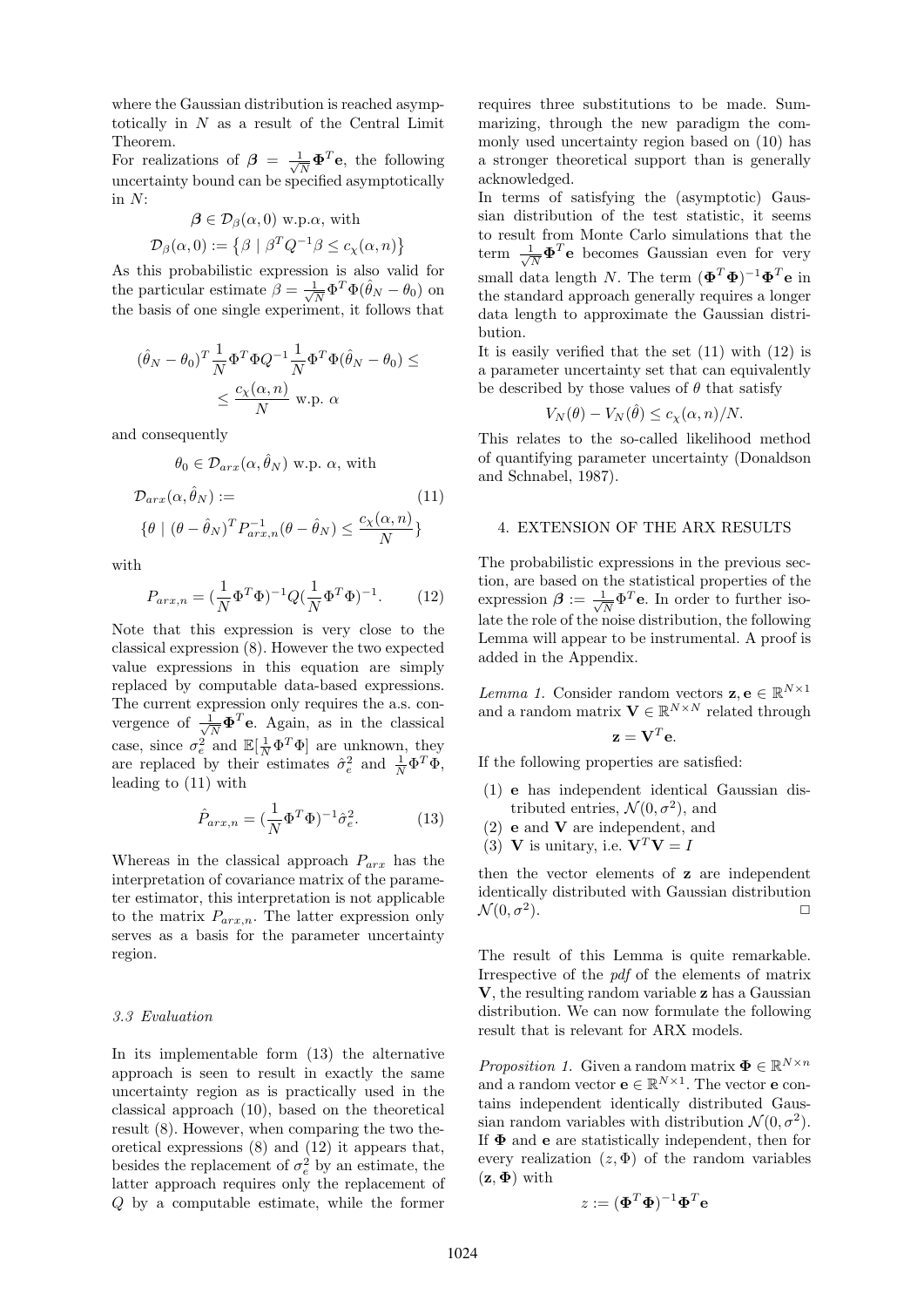it holds that

$$
z^T(\Phi^T\Phi)z \le c_\chi(\alpha, n) \quad \text{is true w.p. } \alpha.
$$

This result is exact for all values of N.

**Proof** Utilizing the singular value decomposition of  $\mathbf{\Phi}^T$ :  $\mathbf{\Phi}^T = \mathbf{U} \mathbf{\Sigma} \mathbf{V}^T$ , with  $\mathbf{U}^T \mathbf{U} = \mathbf{V}^T \mathbf{V} = I$ , it follows that  $\mathbf{\Phi}^T \mathbf{\Phi} \mathbf{z} = \mathbf{U} \mathbf{\Sigma} \mathbf{V}^T \mathbf{e}$ . We now denote

$$
\beta := \Sigma^{-1} \mathbf{U}^T \mathbf{\Phi}^T \mathbf{\Phi} \mathbf{z} = \mathbf{V}^T \mathbf{e}.
$$
 (14)

If **V** and **e** are independent (upon assumption) then according to Lemma 1  $\beta \in \mathcal{N}(0, \sigma^2 I_n)$  and consequently for every realization  $\beta$  corresponding to  $(z, \Phi)$  with  $\Phi = U \Sigma V^T$  it follows that

$$
\beta^T \beta \le c_\chi(\alpha, n) \quad \text{w.p. } \alpha.
$$

Substituting  $\beta$  in the left hand side then delivers

$$
z^T\Phi^T\Phi U\Sigma^{-1}\Sigma^{-1}U^T\Phi^T\Phi z
$$

which by using  $\Phi^T \Phi = U \Sigma^2 U^T$ , simplifies to  $z^T(\Phi^T\Phi)z$  which proves the result.  $\square$ 

When applying Proposition 1 to estimated ARX models, the suggested consequence is that for all N with probability  $\alpha$ :

$$
(\hat{\theta}_N - \theta_0)^T \frac{1}{N} \Phi^T \Phi(\hat{\theta}_N - \theta_0) \le \frac{c_\chi(\alpha, n)}{N}
$$

and consequently  $\theta_0 \in \mathcal{D}(\alpha, \hat{\theta}_N)$ , w.p.  $\alpha$ ,

with 
$$
\mathcal{D}(\alpha, \hat{\theta}_N) :=
$$
  
\n
$$
\{\theta \mid (\theta - \hat{\theta}_N)^T \frac{1}{N} \Phi^T \Phi(\theta - \hat{\theta}_N) \le \frac{c_\chi(\alpha, n)}{N} \}.
$$
\n(15)

This - very strong looking - result however is not exactly true, due to the fact that Proposition 1 requires statistical independence of **V** and **e**, a condition that is not satisfied for ARX models. However in many situations it appears that failure to meet this condition hardly affects the Gaussian character of the test statistic *β*. This is illustrated in the following example.

Example 2. A first-order data generating system is modelled with an ARX model of the form

$$
\varepsilon(t,\theta) = (1 + \theta_f q^{-1})y(t) + \theta_b u(t),
$$

such that  $S \in \mathcal{M}$ . Experimental data is simulated driving the data-generating system with an input  $u(t)$  and noise disturbance  $e(t)$  that are independent Gaussian distributed white noise sequences with variance  $\sigma_u^2 = \sigma_e^2 = 1$ . The system coefficients are  $\theta_b = 0.5$ ,  $\theta_f = 0.9$ . The parameters  $\theta_b$ and  $\theta_f$  are estimated with a least-squares identification criterion.

The top of Figure 2 depicts the histogram of the second element of  $(\mathbf{\Phi}^T \mathbf{\Phi}) \mathbf{\Phi}^T \mathbf{e}$  corresponding with  $\hat{\theta}_b$  as a function of data length N and for 5000 Monte Carlo simulations. It is the empirical distribution of the test statistic, related to the classical ARX estimate (7). The bottom depicts the distribution of the second element of  $V^T$ **e**, being the empirical distribution related to the test statistic (14). Clearly, the bottom row is indistinguishable from the Gaussian distribution, while the top approaches the Gaussian slowly. Similar results are presented in Figure 3 for the first elements of the parameter vector, corresponding with  $\hat{\theta}_f$ . Clearly, the bottom row is indistinguishable from the Gaussian distribution, while the top approaches the Gaussian distribution very slowly.



Fig. 2. Distribution of parameters in ARX structure. Top: second element of  $(\mathbf{\Phi}^T \mathbf{\Phi})^{-1} \mathbf{\Phi}^T \mathbf{e}$ corresponding to  $\hat{\theta}_b$  for data length  $N =$ 2, 5, 25, 50. Bottom: the distribution of the second element of  $V^T$ **e** corresponding to  $\hat{\theta}_b$ .



Fig. 3. Similar simulation results as in Figure 2 but then for the test statistic related to the denominator parameter  $\hat{\theta}_f$ .

The results of the example suggest that the existing correlation between **V** and **e** hardly affects the normality of the test statistic. This would allow to apply the Gaussian distribution to finite time signals. The interesting thing is that -along the lines sketched in Douma and Van den Hof (2005) similar results can be obtained for (nonlinearly parametrized) Output Error model structures.